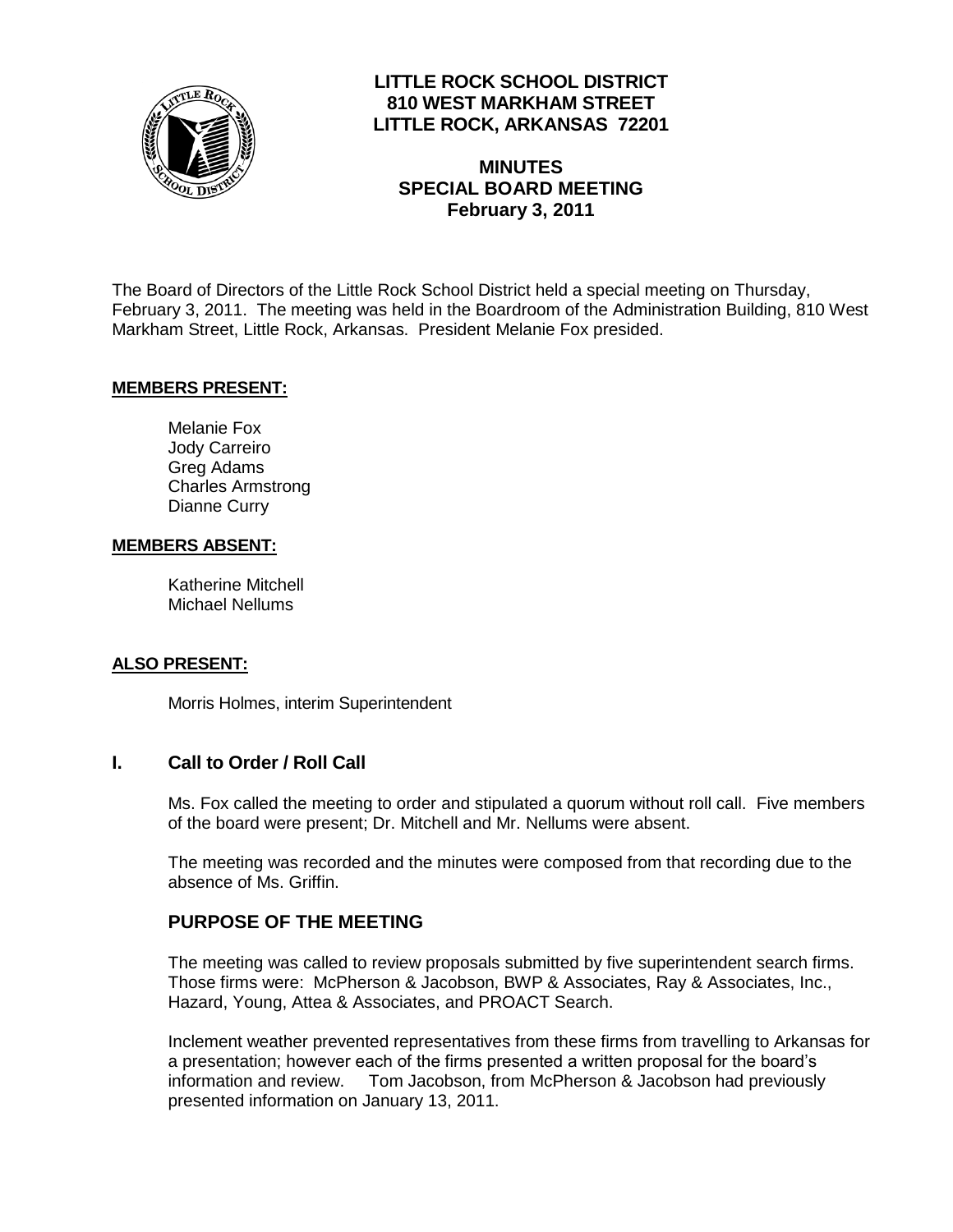Each board member was given an opportunity to state their impressions of the proposals and any concerns they had regarding the proposals.

- Mr. Armstrong reported he had previous conversations with the representative from BWP & Associates. His review favored BWP or McPherson & Jacobson.
- Ms. Fox also favored McPherson & Jacobson and BWP & Associates. Based on her review, the amount of stakeholder input provided by McPherson & Jacobson was most impressive which gave them an edge over the two firms in her opinion.
- Mr. Adams was pleased with the previous Arkansas experience of McPherson & Jacobson. He was also happy with the emphasis on transparency in the search. PROACT had a great deal of experience in large urban school districts, but the proposal was not as specific as that provided by McPherson & Jacobson. He noted the online survey tool of Hazard, Young, Attea & Associates, and also favored their suggestion to visit the community where the candidate currently serves or resides. He also expressed the importance of the board having access to the entire candidate list.
- Ms. Curry agreed with comments from Mr. Armstrong regarding BWP & Associates and McPherson & Jacobson. She felt the proposal from McPherson was most closely aligned with the LRSD criteria for selecting the firm.
- Mr. Carreiro expressed some concern with the proposal from PROACT, noting specifically the references for previous searches. He felt the proposals from BWP and McPherson & Jacobson were similar, but that McPherson & Jacobson had an advantage because of their experience serving districts in the south and of similar size to Little Rock.

Based on the comments from each board member they agreed by consensus to narrow the field to two firms: McPherson & Jacobson and BWP & Associates.

Mr. Carreiro offered a motion to hire McPherson & Jacobson to conduct the LRSD superintendent search. Mr. Adams seconded the motion and it **carried unanimously**.

### **ANNOUNCEMENTS**

Ms. Fox announced the board governance worksession scheduled for Monday, February 7, 2011 from  $4:00 - 8:00$  p.m.

Mr. Carreiro announced the PTA Founders Day luncheon scheduled for Tuesday, February 8, 2011.